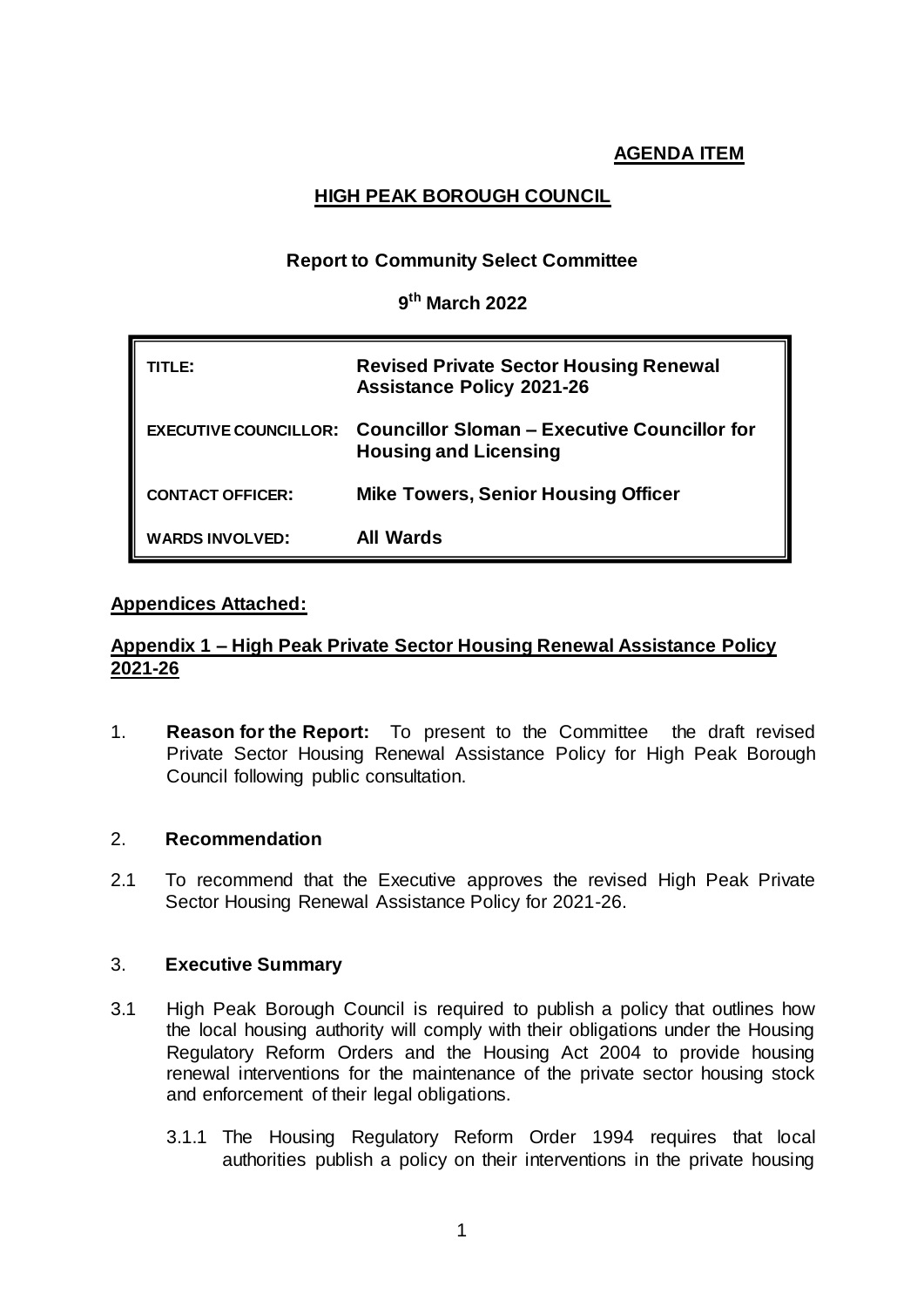sector in order to maintain and improve as necessary the housing stock in their area.

- 3.1.2 The Housing Act 2004 requires local authorities to also publish their enforcement policy for the application of their legal powers and duties.
- 3.2 Local Authorities are required to review their Private Sector Housing Policies from time to time to ensure that they reflect current housing regulation and guidance and current trends in housing renewal. The Policy was last reviewed in 2016, and the current revised Policy is intended, on implementation, to determine the Council's regulatory and discretionary interventions in respect of the private sector housing stock for the next 5 years.
- 3.3 The draft Private Sector Housing Renewal Assistance Policy was circulated to High Peak members in December 2021 as an Information Digest as a precursor to the launch of the public consultation. The public consultation was subsequently launched on  $7<sup>th</sup>$  January 2022 and ran to  $4<sup>th</sup>$  March 2022, and at the same time the draft policy was sent directly to a number of external stakeholders, as detailed in Section 4 of the Policy. The public consultation was supplemented by a press release and promotion on the Council's Social Media platforms.
- 3.4 On conclusion of the consultation period, the Council had received one formal response from High Peak Access, which welcomed the additional assistance for people living with disability in the High Peak area and offered a forum in which our organisations could work together to expand the adaptation offer. No changes were proposed to the draft Policy itself.

## 4. **How this report links to Corporate Priorities**

- 4.1 Aim 1 High Peak Supporting our communities to create a healthier, safer, cleaner High Peak.
- 4.2 Aim 4 High Peak– To protect and improve the environment including responding to the climate emergency.

## 5. **Implications**

5.1 Community Safety - (Crime and Disorder Act 1998)

There is an established link between poor housing conditions and the prevalence of neighbourhood anti-social behaviour (ASB). Improvement of housing conditions in the private rental sector in particular should therefore contribute to reduced casual neighbourhood ASB.

5.2 Workforce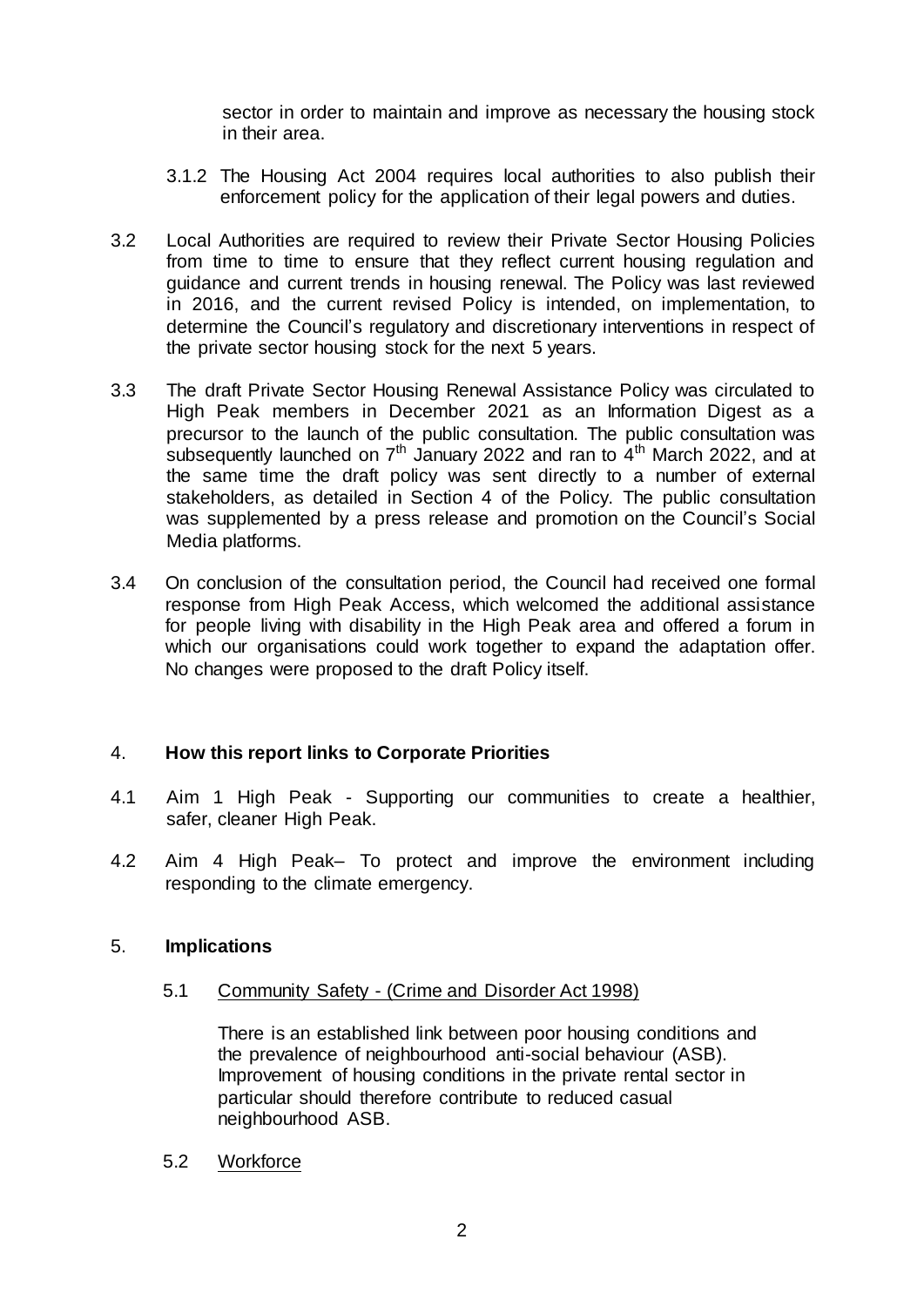The implementation of the Policy will fall to the existing Housing Standards Enforcement Team in Environmental Health, in partnership with other services and external agencies.

#### 5.3 Equality and Diversity/Equality Impact Assessment

This report has been prepared in accordance with the Council's Diversity and Equality Policies.

In particular, the Policy is designed to focus on vulnerable tenants in private sector accommodation, and people living with disability in our community.

#### 5.4 Financial Considerations

Elements of the Policy are dependent on the availability of grant funding, internally from the Council's resources and externally through funding streams such as the Better Care Fund. Variations in the availability or value of the funding streams may affect the ability to deliver non-mandatory schemes.

#### 5.5 Legal

It is a duty that local authorities publish a policy on their interventions in the private housing sector in order to maintain and improve as necessary the housing stock in their area, and also that the local authority publish their enforcement policy for the application of their legal powers and duties.

## 5.6 Climate Change

The provisions of the Policy are intended to deal with the issues relating to poor housing in the Borough over the next 5 years, with a particular focus on long-term improvements in property condition and energy efficiency, along with improvements allowing people living with disability to remain living independently in their own homes.

## 5.7 Consultation

The Policy has been widely consulted on, both internally and externally, during the consultation period in order to meet our legal obligations.

#### 5.8 Risk Assessment

The Policy is a requirement set out in legislation, but wherever appropriate the content has been reviewed to ensure compliance with relevant health and safety requirements.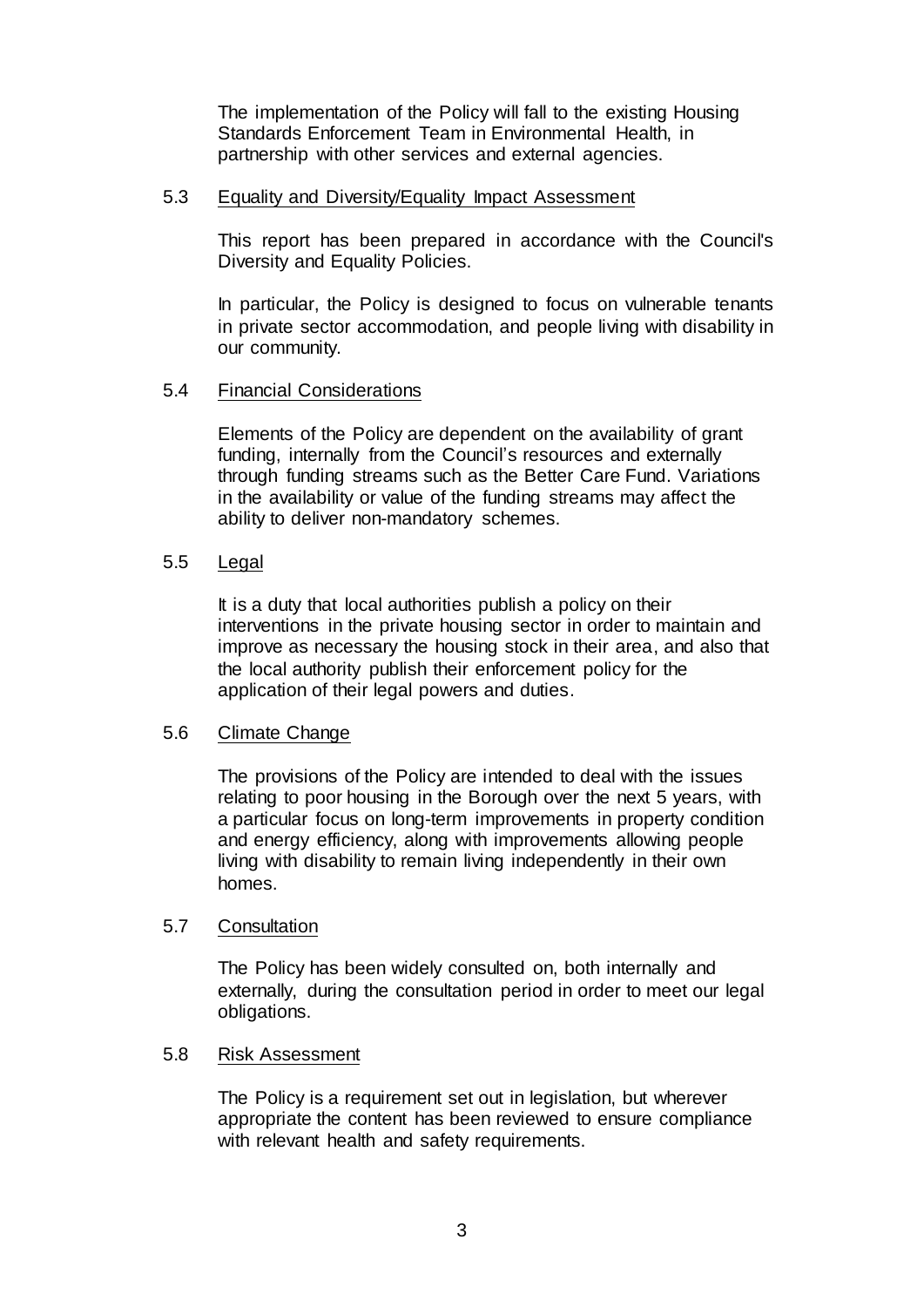### Mark Trillo **Executive Director (Governance & Commissioning) and Monitoring Officer**

| Web Links and<br><b>Background Papers</b>              | Location | <b>Contact details</b> |
|--------------------------------------------------------|----------|------------------------|
| Draft Private Sector Housing Renewal Assistance Policy |          | <b>Mike Towers</b>     |

<https://www.highpeak.gov.uk/article/1411/Consultations>Senior Housing Officer

Revised Private Sector Housing Renewal Assistance Policy 2021-26 Appendix 1

## **6. Detail**

- 6.1 The Regulatory Reform Order 1994 re-defined the landscape in which local authorities intervene in the private housing sector. The Order was instrumental in dismantling the previous grant-heavy private sector renewal programmes following the withdrawal of the majority of government funding for large scale renewal and private property renovation. The Order stated that local authorities were no longer required to make grant funding available, but instead were to produce Private Sector Housing Renewal Assistance Policies outlining their approach to renewal, the interventions they would make and the priorities for doing so.
	- 6.1.1 Since the Order took effect, High Peak has produced three Renewal Policies, the last one being in 2016.
	- 6.1.2 Since the formation of the Alliance and the closer working relationships between housing services serving the High Peak and Staffordshire Moorlands, and further to the closer alignment of the two Council's Corporate Priorities, the current revisions include reference to crosscouncil initiatives and have regularised the intervention and enforcement processes across the Housing Services.
- 6.2 The Housing Act 2004 brought in a requirement that local authorities must also publish their Housing Enforcement Policy, so that their use of the range of legal powers introduced by the Act was clear, open and transparent. The current revised Policy includes the Housing Enforcement Policy as an appendix to the main document.
- 6.3 The majority of the content of the revised Policy has been reviewed and updated where appropriate, and the opportunity has been taken to revise the format of the Policy so that the focus is on the aims, objectives and priorities of the interventions, and the detail of the specific methods of intervention have been included as appendices. This has made the documents more logical and makes reference to specific interventions much easier.
- 6.4 There have been some changes to the Policy to align across the Alliance Councils where possible and address any inconsistencies around assistance and enforcement. Some of the main changes are highlighted below: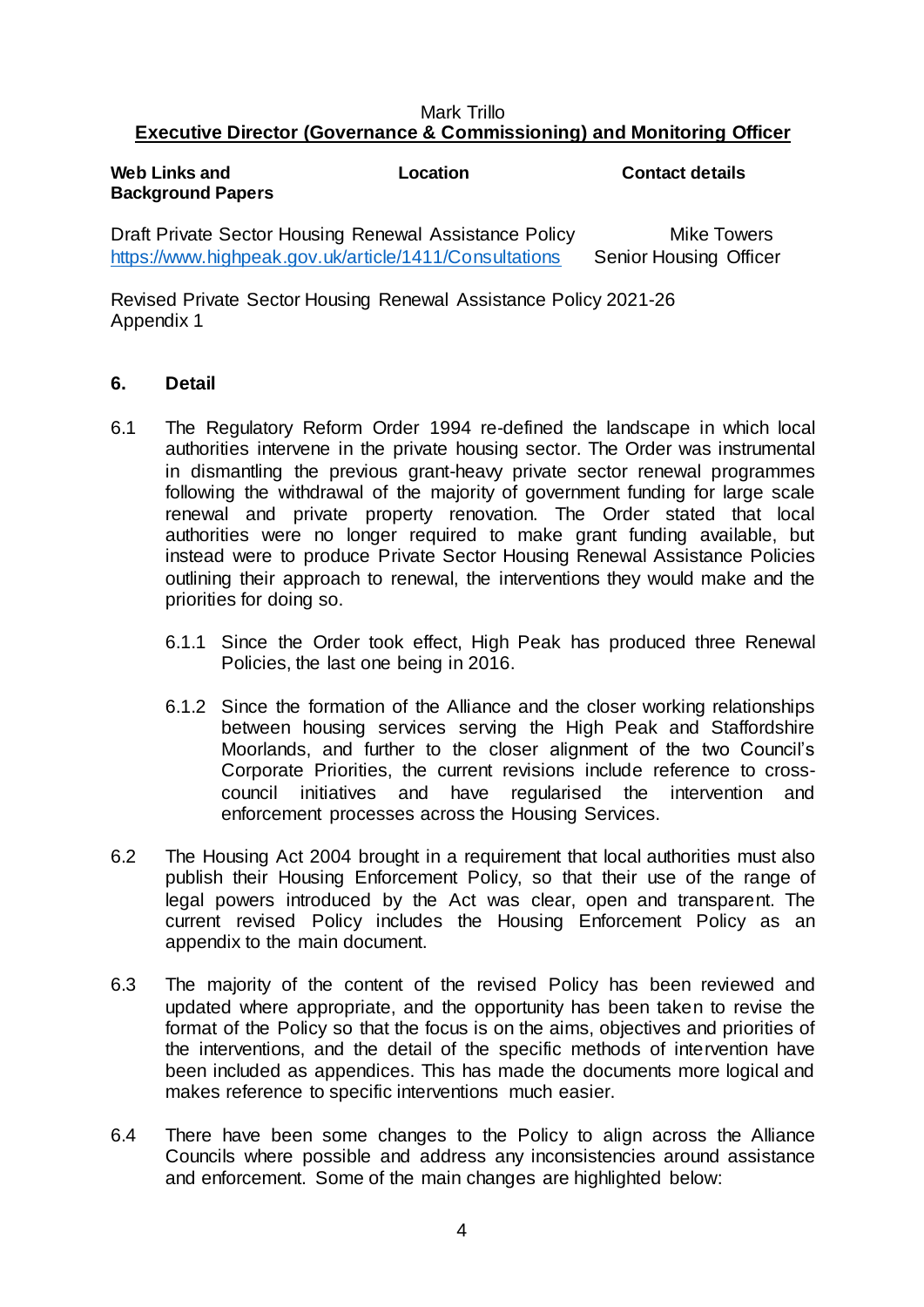- 6.4.1 The section relating to Landlord Accreditation has been revised to reflect the fact that neither local authority now operate a local accreditation scheme, and where there is alternative provision, landlords are advised of other schemes available.
- 6.4.2 The section relating to Disabled Facilities Grants has been re-written to reflect the current arrangements at each Council and to bring the arrangements for registering local land charges and recovering grant funding into line with the wider policies across Derbyshire and Staffordshire. This section has also been revised to include a suite of discretionary adaptation grants, designed to address some of the shortcomings in the mandatory regulated scheme, particularly with regard to means testing and top-up funding but also including assistance to move house where adaptations are unfeasible and to apply a holistic approach to home improvements for persons living with disability.
- 6.4.3 In relation to the mandatory and discretionary Adaptation Grants outlined in Appendix A of the Policy, changes to some of the grant values are proposed to reflect current intelligence regarding increasing costs of materials (at present, timber and glass are escalating quite significantly and there is evidence to suggest that other building materials are becoming more scarce and costly) and overall quotes for larger scale complex adaptations involving property extension. It is proposed that the mandatory Disabled Facilities Grant limit is increased from £35,000 to £45,000 and that the discretionary Adaptation Grant is set at a level of £20,000, with an option for the Head of Environmental Health to consider an application for a greater sum in severe hardship cases based on the individual circumstances of the client. The level of funding for the Safe and Secure Adaptation Grant is proposed to be set at a maximum of £10,000.
- 6.4.4 The provision for other grant funding programmes has been rationalised to reflect the current realities of the resources available to the Council, so reference to Decent Homes grant funding has been removed from the current Policy. The Home Repairs Assistance Grant has been retained as it is planned to provide some limited funding for assisting vulnerable residents to heat and insulate their homes, and for helping the owners of empty properties to bring the properties back into use.
- 6.5 The section on Home Energy Efficiency and Affordable Warmth under PRIVATE SECTOR HOUSING ASSISTANCE AND INITIATIVES in Section 7 of the revised Policy has been re-written to reflect the current moves towards enforcing minimum standards of energy efficiency in the private rented sector and how the housing service can contribute to the overall climate change agenda.
- 6.6 A copy of the revised Private Sector Housing Renewal Assistance Policy is appended for consideration. The Executive is recommended to approve the